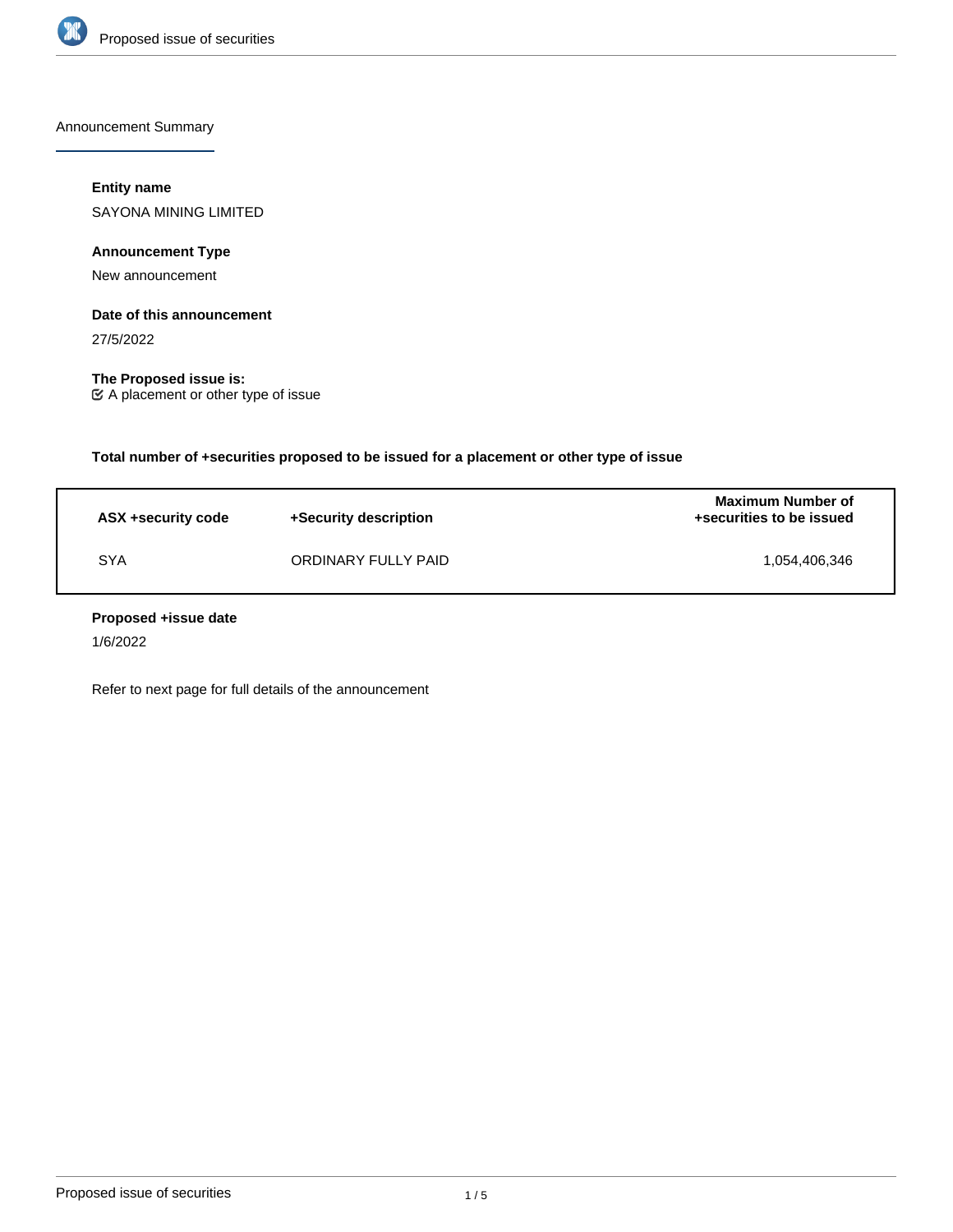

### Part 1 - Entity and announcement details

## **1.1 Name of +Entity**

SAYONA MINING LIMITED

We (the entity named above) give ASX the following information about a proposed issue of +securities and, if ASX agrees to +quote any of the +securities (including any rights) on a +deferred settlement basis, we agree to the matters set out in Appendix 3B of the ASX Listing Rules.

If the +securities are being offered under a +disclosure document or +PDS and are intended to be quoted on ASX, we also apply for quotation of all of the +securities that may be issued under the +disclosure document or +PDS on the terms set out in Appendix 2A of the ASX Listing Rules (on the understanding that once the final number of +securities issued under the +disclosure document or +PDS is known, in accordance with Listing Rule 3.10.3C, we will complete and lodge with ASX an Appendix 2A online form notifying ASX of their issue and applying for their quotation).

**1.2 Registered Number Type**

**Registration Number**

ABN

26091951978

**1.3 ASX issuer code**

**SYA** 

# **1.4 The announcement is**

New announcement

### **1.5 Date of this announcement**

27/5/2022

**1.6 The Proposed issue is:**

 $\mathfrak{C}$  A placement or other type of issue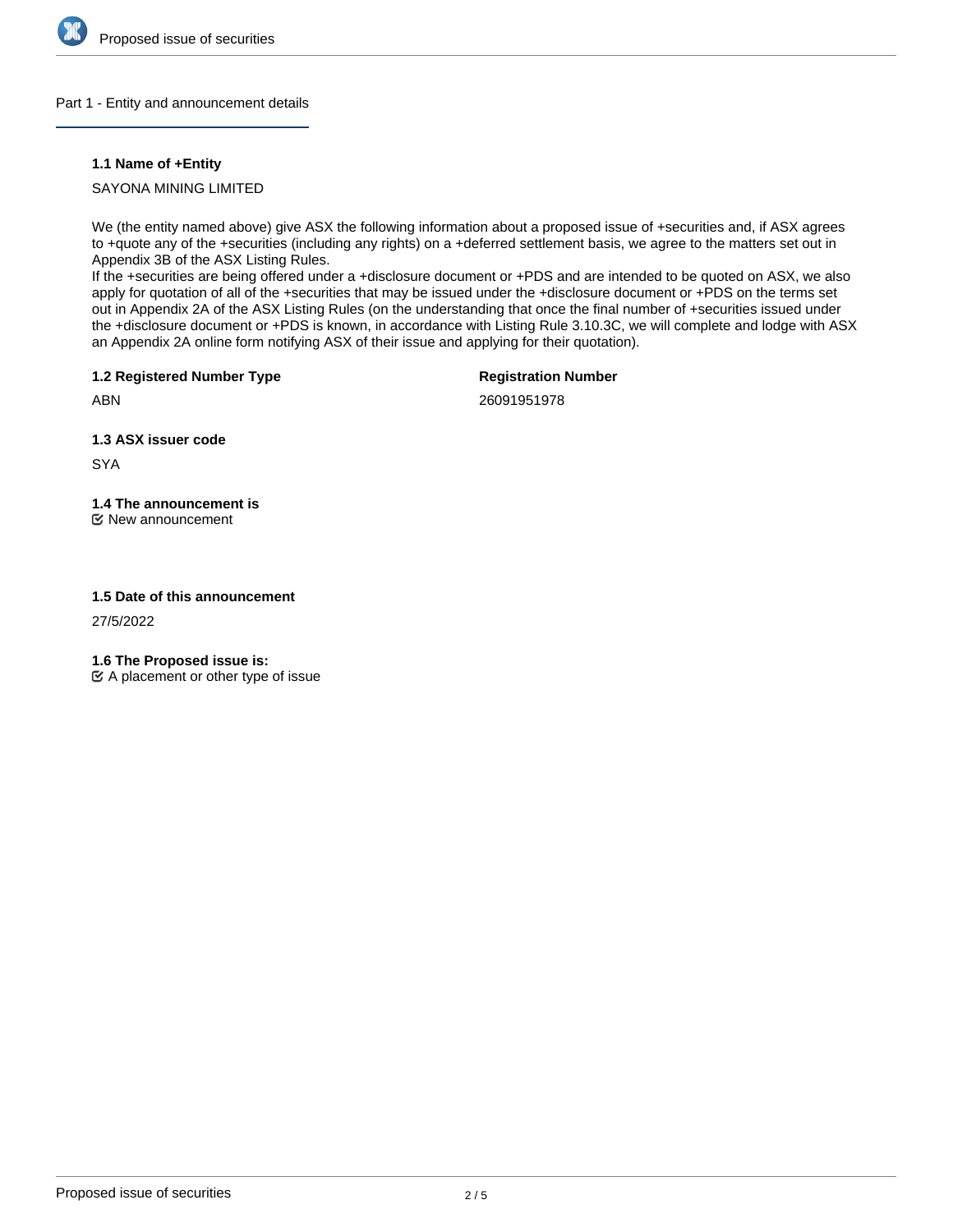

Part 7 - Details of proposed placement or other issue

Part 7A - Conditions

**7A.1 Do any external approvals need to be obtained or other conditions satisfied before the placement or other type of issue can proceed on an unconditional basis?** No

Part 7B - Issue details

**Is the proposed security a 'New class' (+securities in a class that is not yet quoted or recorded by ASX) or an 'Existing class' (additional securities in a class that is already quoted or recorded by ASX)?** Existing class

**Will the proposed issue of this +security include an offer of attaching +securities?** No

Details of +securities proposed to be issued

#### **ASX +security code and description**

SYA : ORDINARY FULLY PAID

#### **Number of +securities proposed to be issued**

1,054,406,346

**Offer price details**

**Are the +securities proposed to be issued being issued for a cash consideration?** Yes

**In what currency is the cash consideration being paid?**

**What is the issue price per +security?** AUD 0.18000

AUD - Australian Dollar

**Will these +securities rank equally in all respects from their issue date with the existing issued +securities in that class?** Yes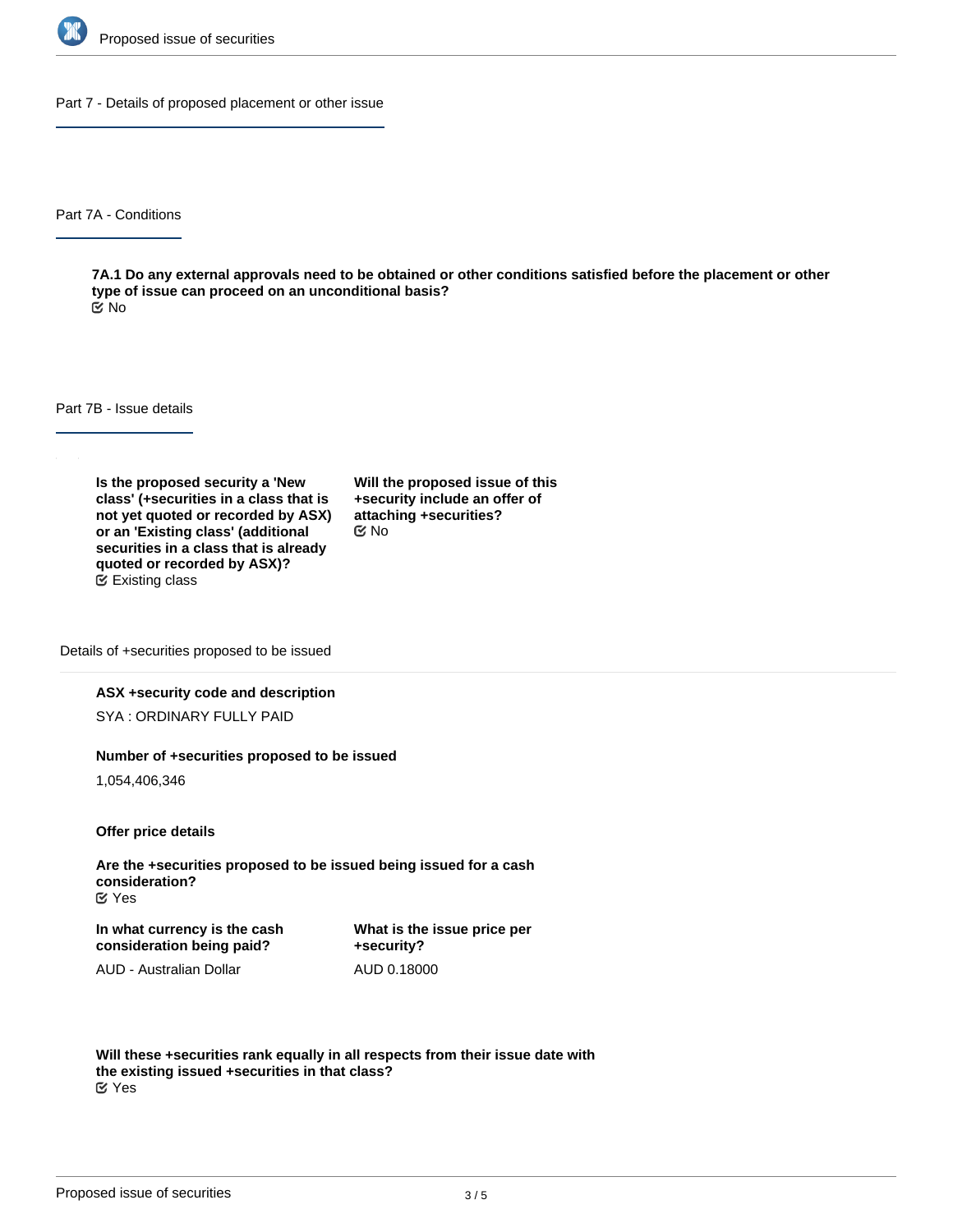

Part 7C - Timetable

**7C.1 Proposed +issue date**

1/6/2022

Part 7D - Listing Rule requirements

**7D.1 Has the entity obtained, or is it obtaining, +security holder approval for the entire issue under listing rule 7.1?** No

**7D.1b Are any of the +securities proposed to be issued without +security holder approval using the entity's 15% placement capacity under listing rule 7.1?** Yes

**7D.1b ( i ) How many +securities are proposed to be issued without security holder approval using the entity's 15% placement capacity under listing rule 7.1?**

1054406346

**7D.1c Are any of the +securities proposed to be issued without +security holder approval using the entity's additional 10% placement capacity under listing rule 7.1A (if applicable)?** No

**7D.2 Is a party referred to in listing rule 10.11 participating in the proposed issue?** No

**7D.3 Will any of the +securities to be issued be +restricted securities for the purposes of the listing rules?** No

**7D.4 Will any of the +securities to be issued be subject to +voluntary escrow?** No

Part 7E - Fees and expenses

**7E.1 Will there be a lead manager or broker to the proposed issue?**

Yes

### **7E.1a Who is the lead manager/broker?**

Canaccord Genuity (Australia) and Petra Capital acted as Joint Lead Managers and Bookrunners to the Placement. Desjardins Capital Markets and Jett Capital Advisors acted as Co-Managers to the Placement.

### **7E.1b What fee, commission or other consideration is payable to them for acting as lead manager/broker?**

Management fee of 0.5% of the total gross proceeds raised; Capital raising fee of 3.0%; and